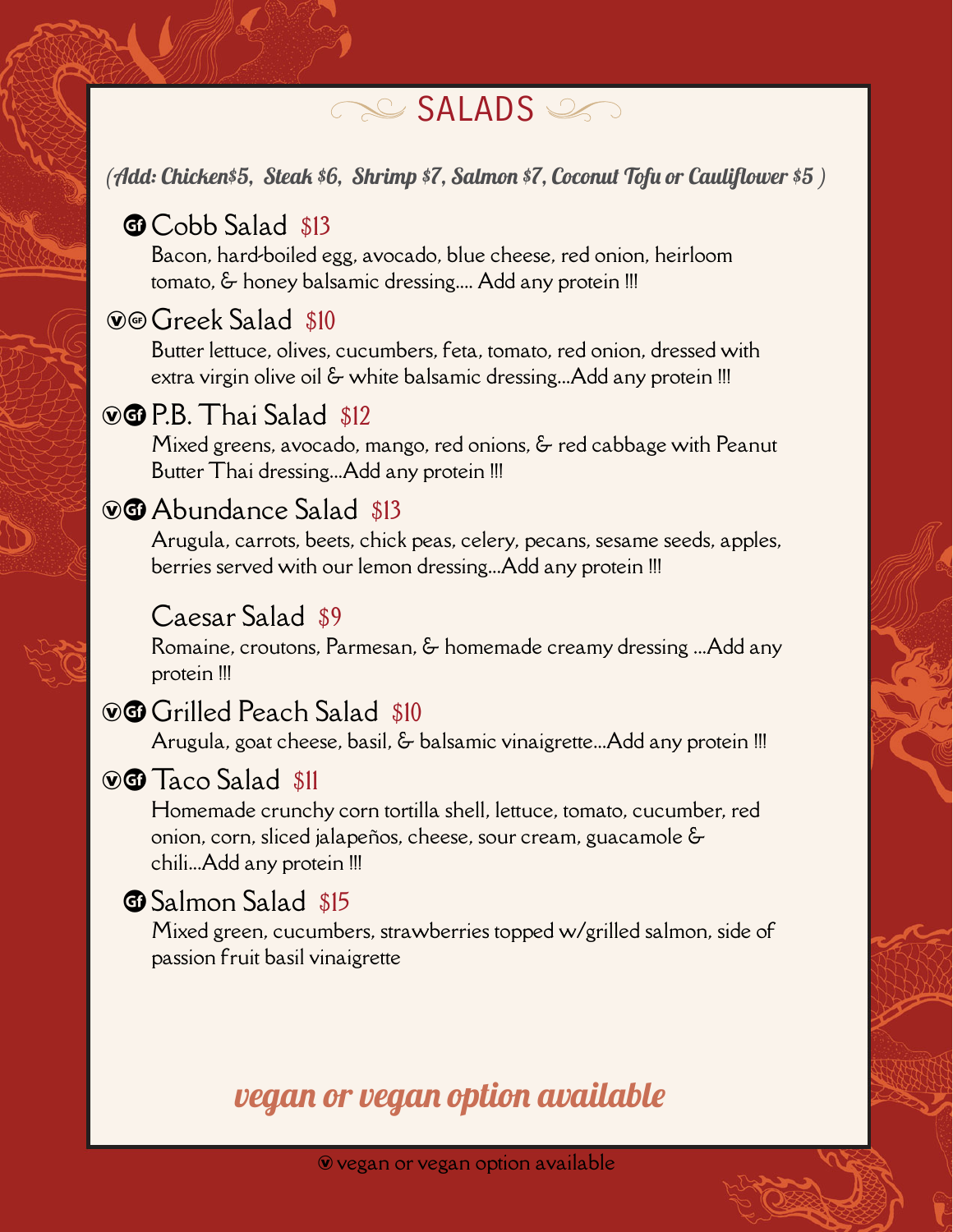# **APPETIZERS**

Brussels Mussels \$12 Mussels in a Belgian beer base, with chorizo, fresh tarragon, and thyme

Fried Calamari \$12 Served with marinara sauce

Fish & Chips \$14 Fish fillets coated and deep fried, served with fries and a garlic sauce

Coconut Shrimp \$13 Golden and crispy coconut shrimp served with pineapple habanero sauce

 $\bigcirc$  Wings & Fries (10 ct) \$13 (Spicy, BBQ, Honey Mustard, Teriyaki, Smoked Chipotle), blue cheese or ranch

Bacon Chicken Wings (6) \$10 Made with our spicy BBQ bacon sauce

ÆZucchini Fries \$11 Zucchini breaded, flash fried, and served with chipotle aioli

ÆAsparagus Fries \$11 Asparagus breaded, flash fried, and served with chipotle aioli

ÆVegan Wings & Fries \$13 Honey mustard ~ Spicy ~ BBQ Stout ~ Teriyaki ~ Smoked chipotle ~ Plain

ÆQuesadillas \$9 (add Shrimp \$7, Chicken \$5, Steak \$6)

**EG** Nachos: Grande \$13, / Regular \$9 (Beef, Vegan or Chicken) Tortilla chips, chili, cheese, jalapeños, pico de gallo, sour cream & guac,

ÆChili Bowl \$9

Your choice of beef or vegan - topped with melted cheese a side of bread

vegan or vegan option available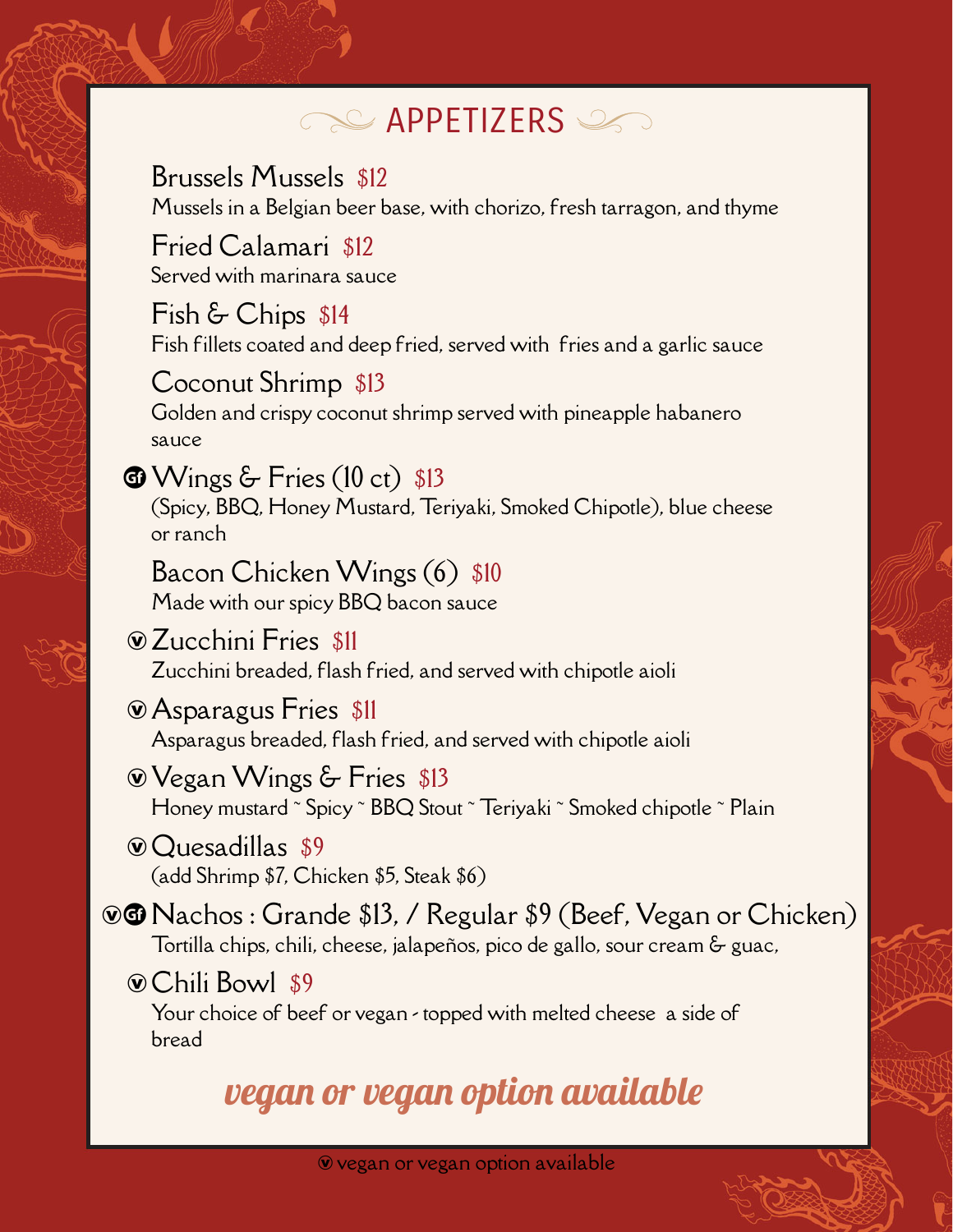- ÆHomemade Hummus \$10 Served with cucumbers, carrots, herbed olives, & grilled pita
- ÆMac-N-Cheese \$8

Our cheese sauce is made from scratch! Mac-N-Cheese Upgrades: (beef chilli \$3, pulled pork \$3, spicy \$1, vegan cheese \$2, vegancChili \$3

- ÆHand-cut Fries: Small \$4 / Large \$7 (Make them Black & Blue Fries \$3: black truffle oil & blue cheese)
- ÆEmpanadas \$7

Two empanadas (Beef, Chicken or Vegan) - with ají sauce

#### CauliflowerWings \$9 Flash fried cauliflower, coated with sweet & spicy sauce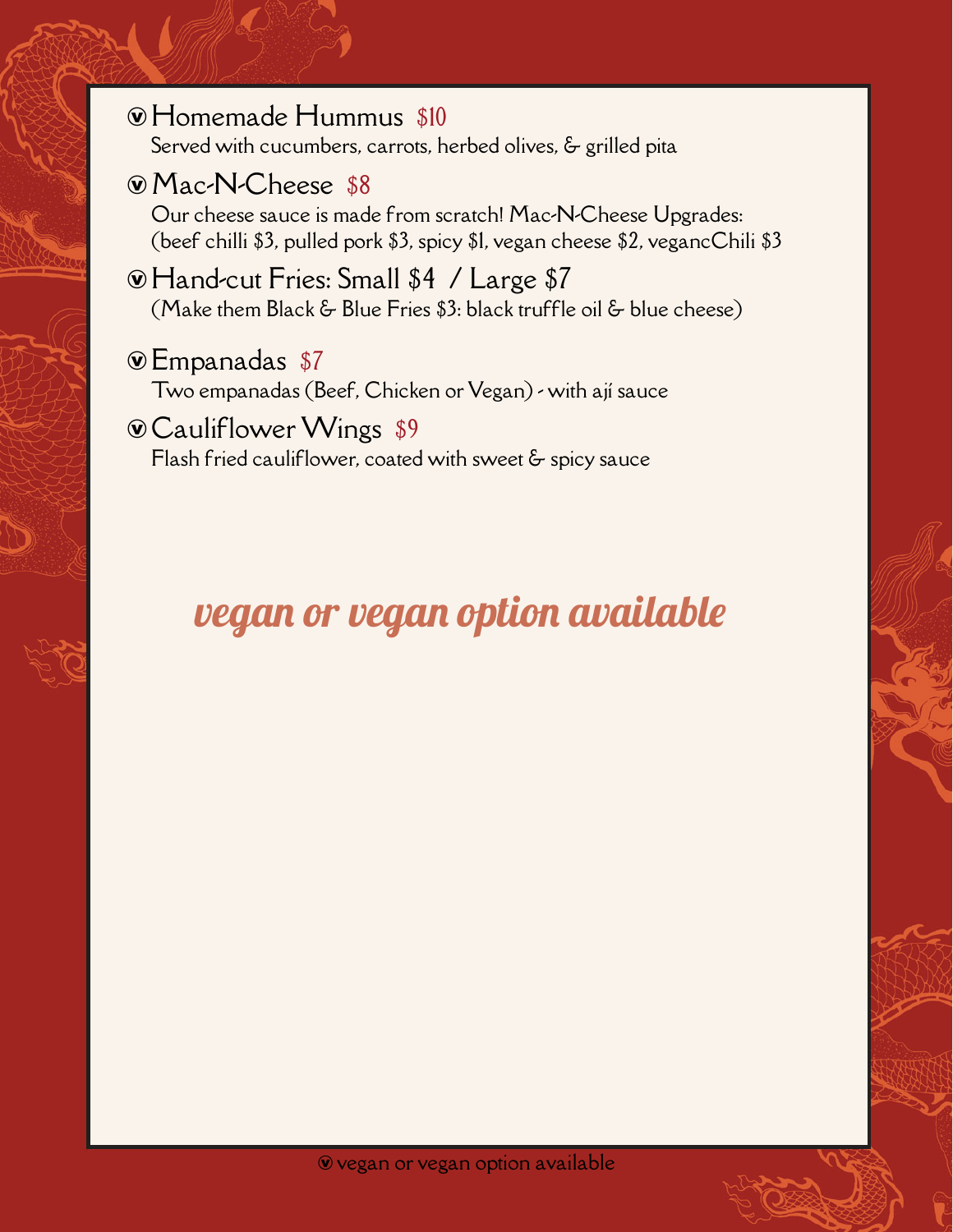# ENTRÉES

# ATilapia Milanese \$17.00

Breaded tilapia, served with mashed potatoes & sautéed veggies

### ASteak Oscar (12oz New York Steak) \$28.00 Served with asparagus & baked potato and crab meat

### New York Steak (12oz) \$32

Topped with sautéed mushrooms and onions, topped with blue cheese served with asparagus and fingerling potatoes

### Black Paella \$28

Black arborio rice with peppers, green peas & corn, mussels, clams, shrimp, calamari, and chorizo

### Paella Valenciana \$28

Yellow arborio rice with peppers, green peas & corn, chicken, steak, shrimp, calamari, and chorizo

#### Grilled Salmon Teriyaki \$24

Served w/ wild coconut rice & sautéed asparagus & peppers

### Pesto Salmon \$22

Salmon in lemon pesto, served with broccoli and mashed potatoes topped with sautéed squash

### Seafood Cioppino \$26

Mussels, shrimp, clams and calamari in our red delicious homemade cioppino sauce

# APerla Negra \$25

Mussels, clams, shrimp, octapus & chorizo cooked on a white wine sauce (side of pasta or rice \$4)

### Kicking Bourbon BBQ Baby Back Ribs \$19

A half rack of ribs served with sweet potato fries

### Garlic Skewers \$17

Marinated shrimp, chicken, and beef skewers served with fingerling potatoes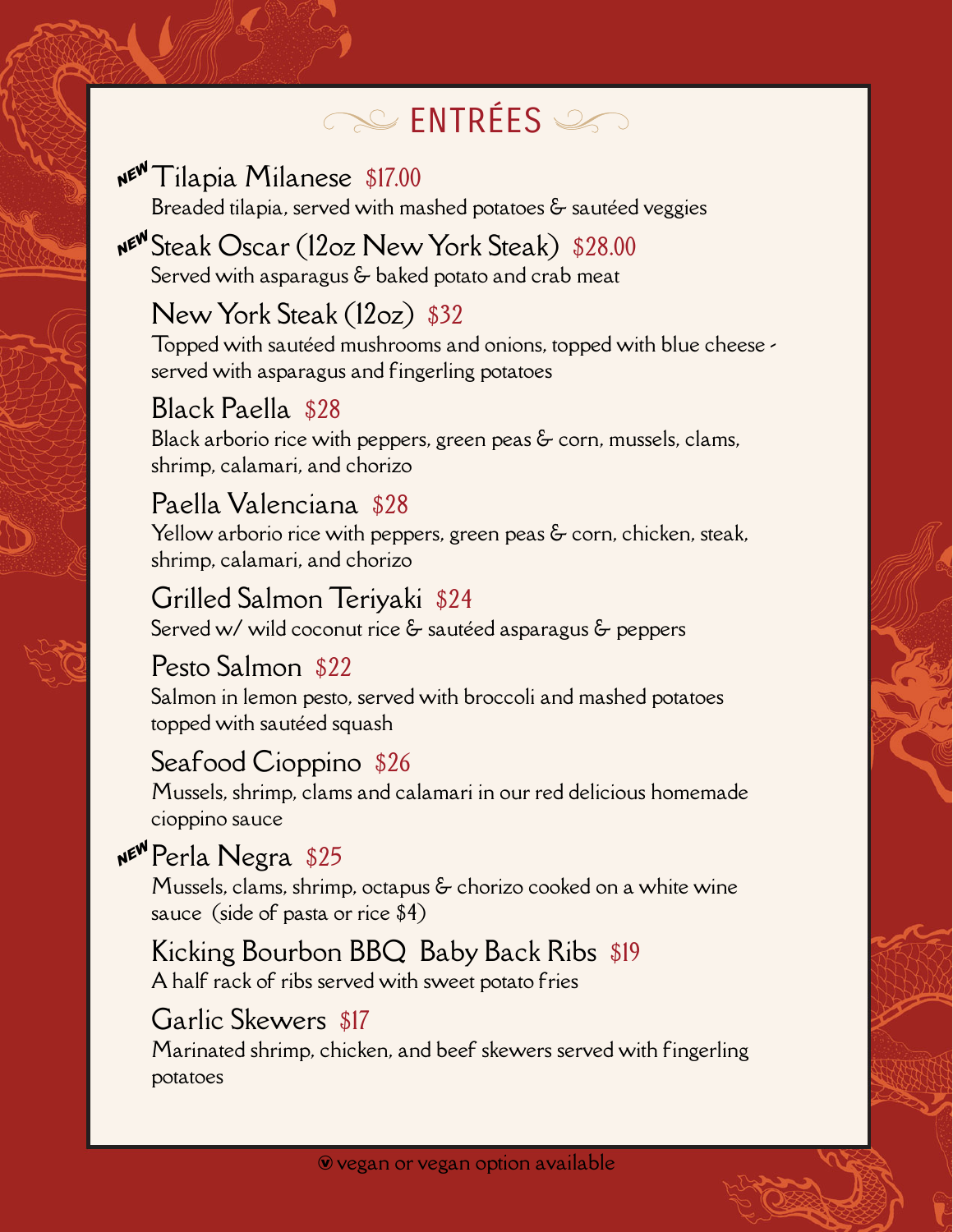# Fettuccine Carbonara (rich & creamy carbonara

sauce) \$13 (add Shrimp \$7, Chicken \$5, Steak \$6)

Fettuccine Alfredo \$11 (add Shrimp \$7, Chicken \$5, Steak \$6)

# Fettuccine Bolognese (Ground beef / tomato / onion / herbs) \$13 (add Shrimp \$7, Chicken \$5, Steak \$6)

# **NE<sup>W</sup>** Roasted Red Pepper Salmon Pasta \$18.00

Grilled salmon, mixed with our homemade roasted red pepper sauce, served over fettuccine

### ÆChicken Piccata \$18

Pan seared Chicken, garlic and capers lemon sauce, served with arugula salad.

### ÆVegan Lasagna \$17

Zucchini, sunflower seeds, tomato, onion, & garlic - bread and salad

# ÆVegan Paella \$22

Yellow arborio rice with roasted peppers, onions, mushrooms, cauliflower, seitan chicken, and vegan chorizo

# $\circ$  Spaghetti with P.B. Thai Sauce \$18

Served with coconut tofu or coconut couliflower

# ÆSizzling Fajitas \$15

Served with fresh tortillas, pico de gallo, shredded lettuce, sour cream & guacamole. (add Shrimp \$7, Chicken \$5, Steak \$6)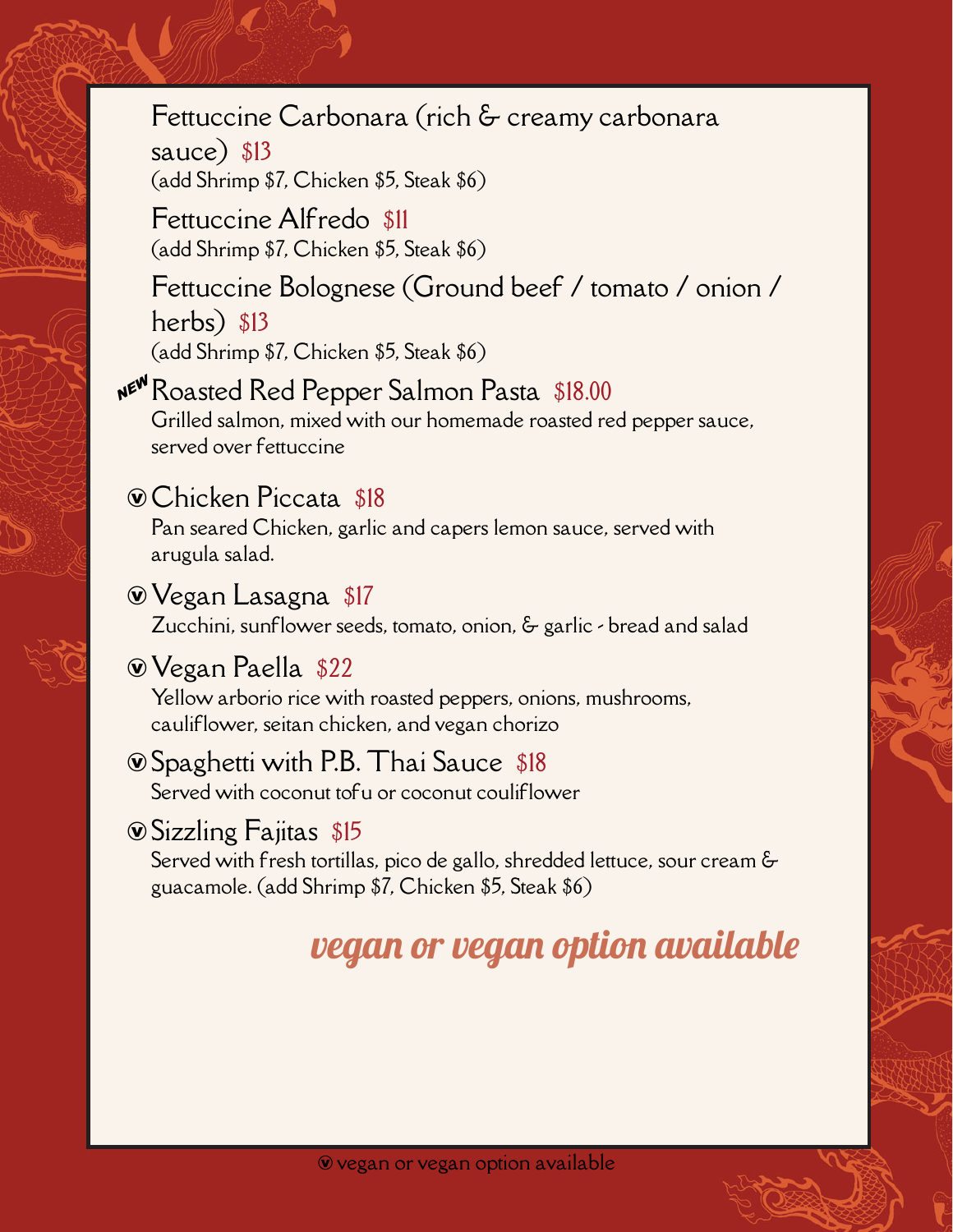### **BURGERS & SANDWICHES** All served with fries

# Black & Blue Burger \$15.00

Blue cheese, bacon, sweet onion marmalade, sautéed mushrooms, Butter lettuce, tomato, & onion rings

# House Burger \$14.5

Topped with butter lettuce, heirloom tomato, mozz/cheddar cheese, caramelized onions, guacamole & chipotle aioli

### Texas Beef Burger \$16.00

Coleslaw, bacon, egg, tomato, mozz/cheddarcheese, & BBQ sauce

# Hot-mess burger \$15.00

Lettuce, pepper jack cheese, bacon, chili & guacamole

### The Man Burger \$21.00 1 lb of Beef, double bacon, double cheese, onion rings, chili & pickles.

Chicken Burger \$14.5 Grilled, breaded, and then flash fried chicken breast, topped with pineapple, lettuce, mozz/cheddar cheese, bacon, & garlic aioli

# Turkey Burger \$15

Topped with cranberry mayo, grilled tomato, cucumber, avocado, red onion, & lettuce

# Steak Sandwich \$14.5

Sautéed mushrooms and onion, & horseradish mayo on a toasted baguette and topped with guacamole

# Pulled Pork Sandwich \$14.00

Slow cooked pulled pork, BBQ sauce, & melted cheese on a toasted baguette

# Caprese Sandwich \$13

Fresh mozzarella, mixed greens, pistachio pesto, & tomato on a toasted baguette

# ÆVegan "Chicken" Burger \$15.5

Grilled, breaded, and then flash fried seitan, topped with pineapple, lettuce, tomato, cajun vegan cheese, tomato jam, and aioli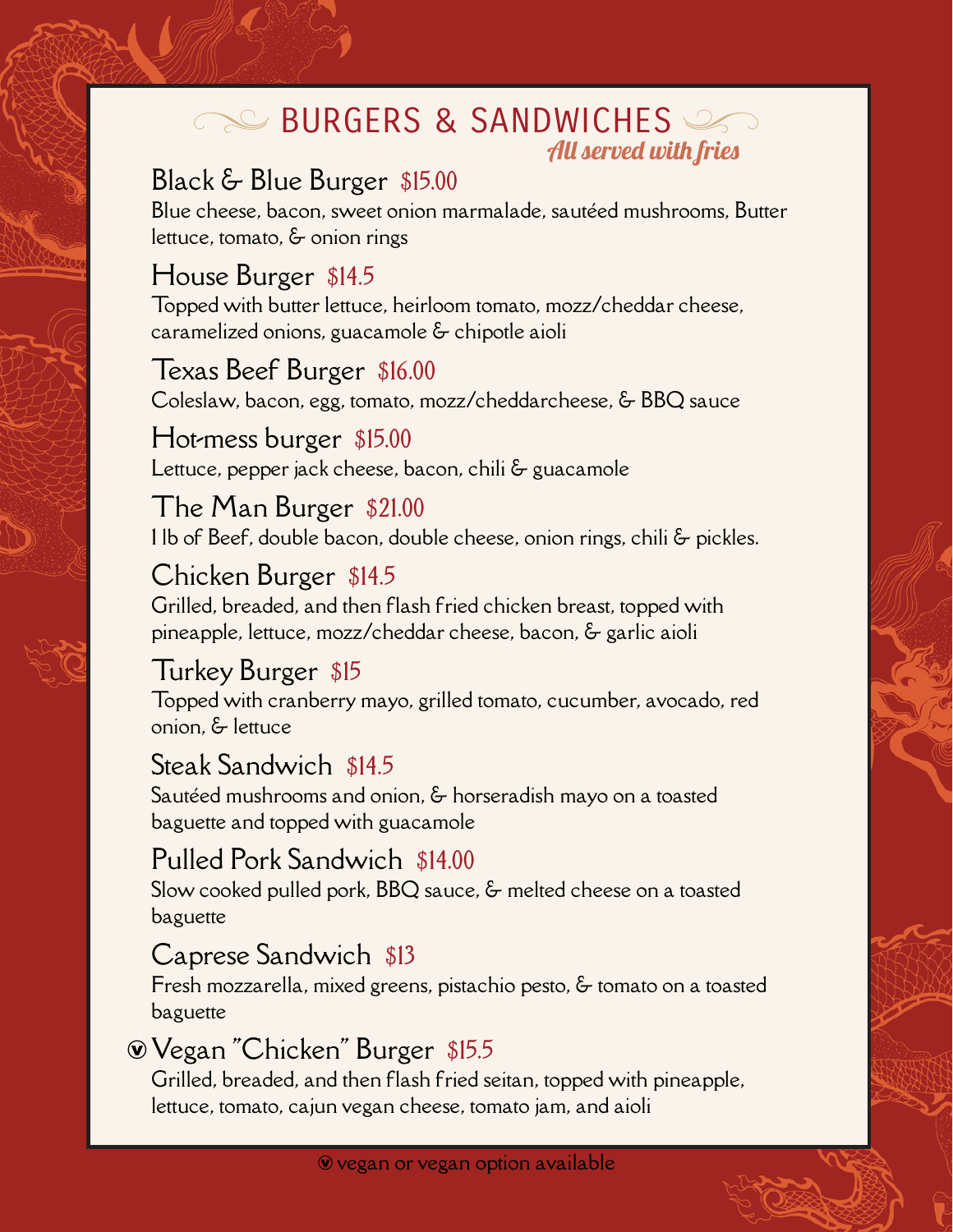### ÆVeggie Burger \$15.5

Lettuce, tomato, sautéed mushrooms /onions, guac., chipotle mayo, & cheese

# ÆPortobello Beyond Burger \$17

Beyond Burger patty, pesto, lettuce, tomato & cheese, served on a Portobello mushroom, on a Bun or not...

# ÆVegan Panini \$14

Roasted zucchini squash, portobello mushrooms, & vegan cheese served with hand-cut fries

# **DESSERTS**

ÆBrownies \$7 Peanut Butter Mousse or Strawberry Moose

ÆChoco-Cherry Cake \$8

Creme Brulee \$7.00

Homemade Tiramisu \$8

Financier Cake (Almond) \$8 Served w/ice cream

Tres Leches Cake \$7.00